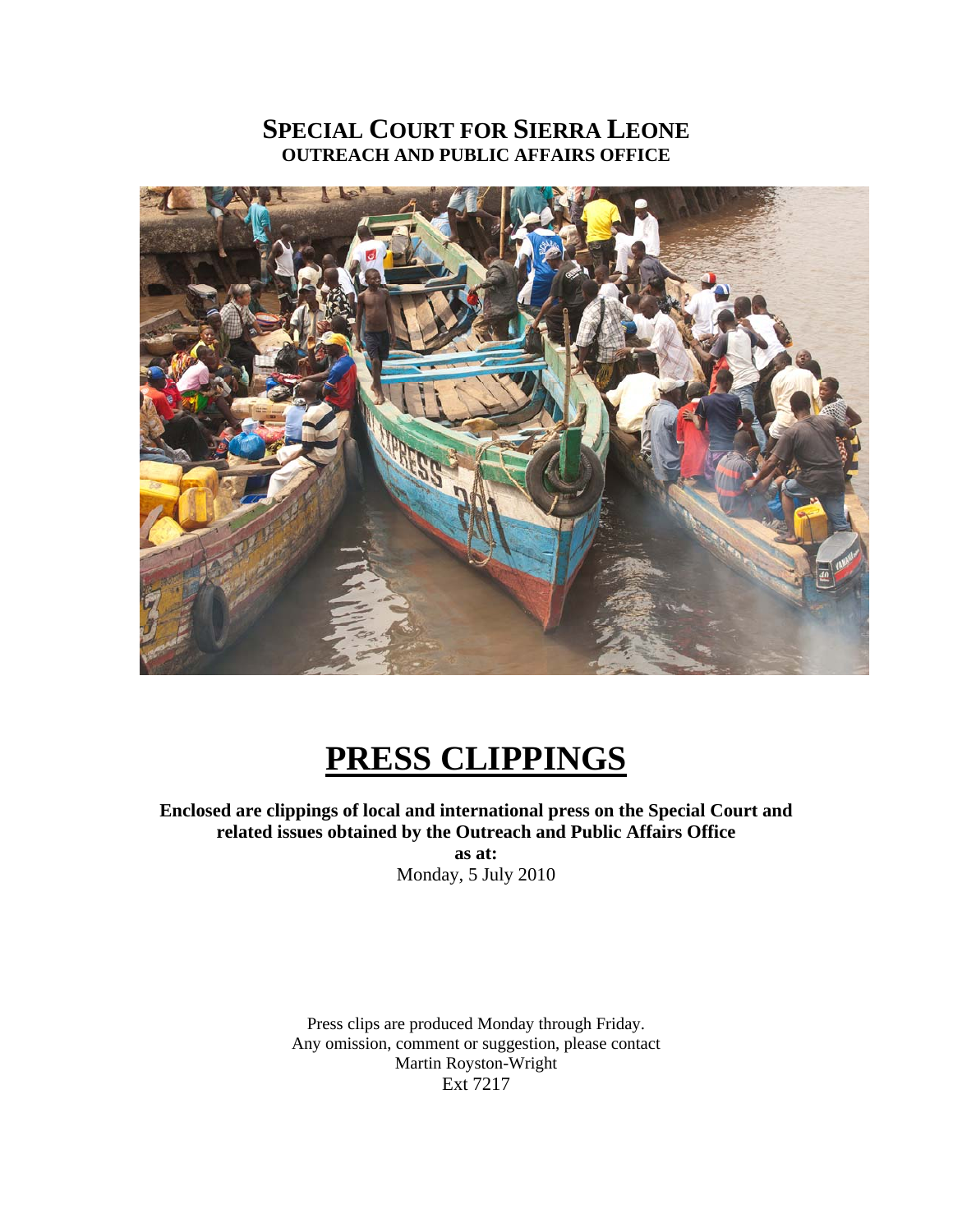| <b>Local News</b>                                                                  |            |
|------------------------------------------------------------------------------------|------------|
| British Model summoned in Taylor Trial / Concord Times                             | Page 3     |
| Naomi Campbell Faces 7-Year Jail Term / The Torchlight                             | Page 4     |
|                                                                                    |            |
| Naomi Campbell ordered to testify against Charles Taylor / Diamondintelligence.com | Page 5     |
| UNMIL Public Information Office Media Summary / UNMIL                              | Pages 6-11 |
| Court Sentences Businessman to 25- Years-term Over Genocide / The Citizen          | Page 12    |
| Rwanda Genocide Suspect Transferred to UN Tribunal / Agence France Presse          | Page 13    |
| Japan injects \$2.25 mil for Budget Shortfall of Khmer Rouge Trial / Japan Today   | Page 14    |
| Crime and Punishment / The Express Tribune                                         | Page 15    |
| War Crimes Suspect Spared Extradition by Australian Court / Voice of America       | Page 16    |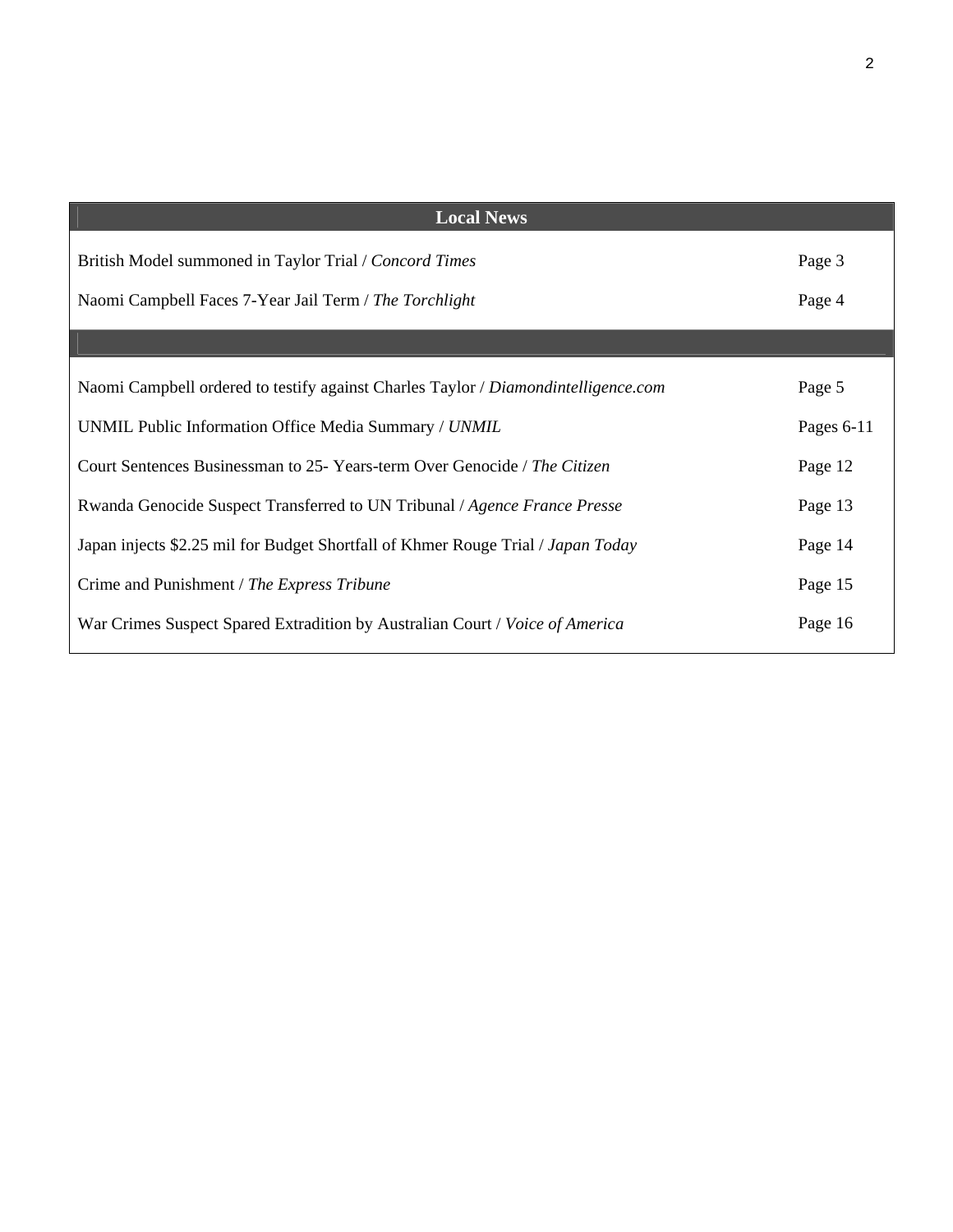#### **British Model summoned in Taylor Trial**

OCA EW

Naomi Campbell, the British supermodel, has been ordered to appear at the war crimes trial of Charles Taylor, the former Liberian president, to testify about a diamond he is alleged to have given her. The Special Court for Sierra Leone, based in The Hague, issued the subpoena on Thursday forcing Campbell to testify after she avoided prosecutors for a year. The court has warned she could be jailed for up to seven years and be fined \$510 if she does not appear on July 29, or fails to "show good cause" for not appearing. The macrique of fins Prosecutors in the trial want her to say whether Taylor gave her a rough, or uncut, diamond as a gift during a celebrity-packed 1997 reception in South Africa hosted by Nelson Mandela, the then South African president.

They have said the model can provide material evidence to support their contention that Taylor lied when he testified that he never possessed rough diamonds. Total I to bound you Prosecutors have complained to the judges that they had tried unsuccessfully to contact Campbell several times since June 2009, when they received information that Taylor had given her the diamond. "The prosecution has shown that there is at least a good chance that the information to be provided by Ms Campbell would be of material assistance to its case," the court said in a ruling. Dergeite eton ventu-

It cited Campbell's public statements that she "does" not want to be involved in the case". US actress Mia Farrow and Carole White, Campbell's former agent, have agreed to testify in the same trial. Prosecutors say White heard Taylor say he was going to give Campbell some diamonds and was there when Campbell received them, while Farrow attended the reception where Campbell met Taylor and was told by Campbell about the gift the next morning. as l'impressivamenta Prosecutors accuse Taylor of dealing in so-called "blood diamonds", gem stones mined in a war or conflict zone, the proceeds of which are used to finance an insurgency.

Taylor denies 11 charges of instigating murder, rape. mutilation, sexual slavery and conscription of child soldiers during the wars in Liberia and Sierra Leone He is accused of supporting rebels in Sierra Leone's 1991-2002 civil war, which claimed the lives of an estimated 500,000 victims. In return for helping the rebels, prosecutors say Taylor plundered Sierra Leone of its timber and mineral wealth, including gems that became known as "blood diamonds". The trial is being held in The Hague for fear of renewed violence if the hearings were conducted in Sierra Leone. After several false starts, the trial began in earnest in January 2008. Taylor's own testimony took seven months.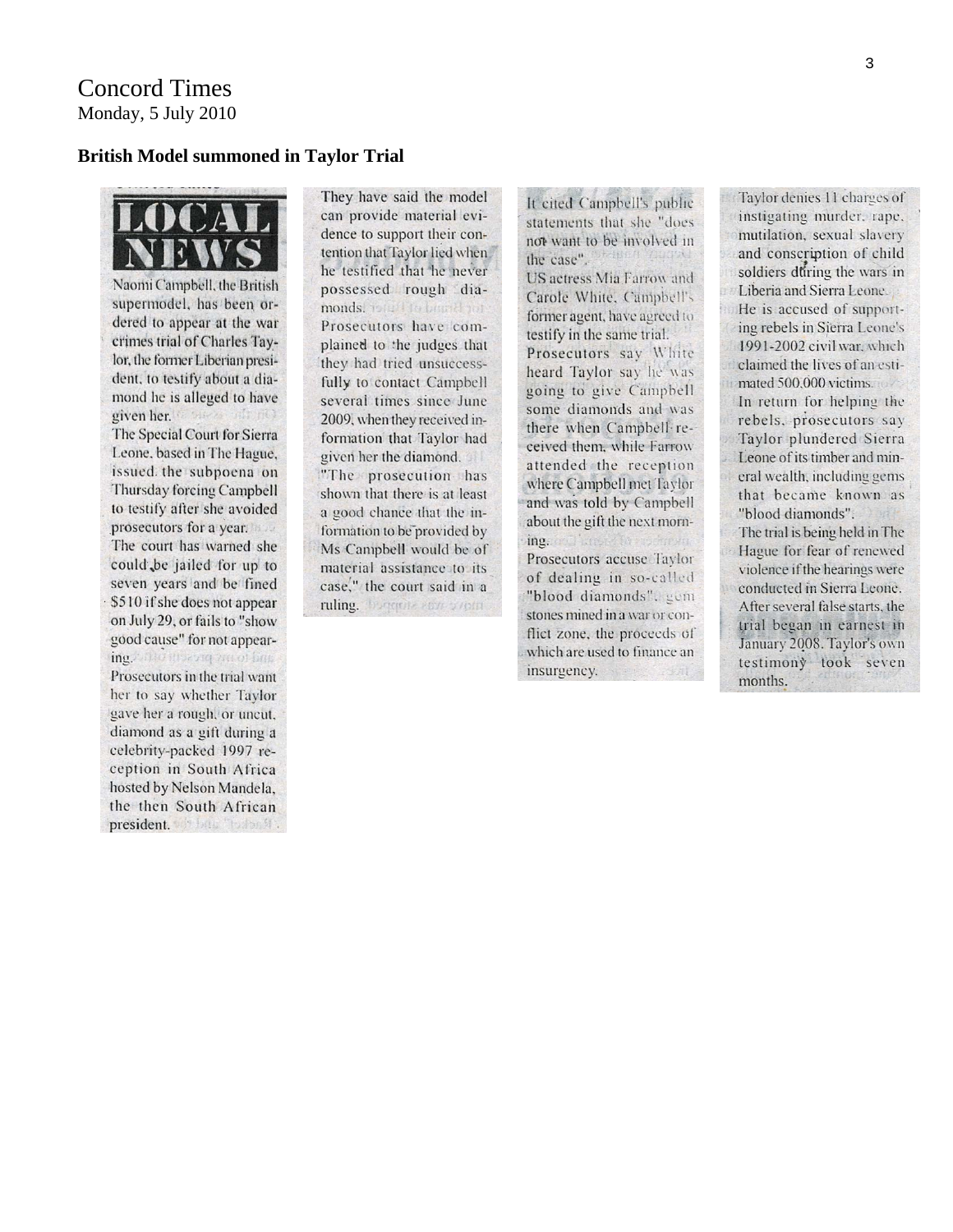# MPREI

Naomi Campbell, the British supermodel, has been ordered appear at the war crimes trial of Charles Taylor, the former Liberian president, to testify about a diamond he is alleged to have given her.

The Special Court for Sierra Leone, based in The Hague, issued the subpoena on Thursday forcing Campbell to testify after she avoided prosecutors for a year.

The court has warned she could be jailed for up to seven years and be fined \$510 if she does not appear on July 29, or fails to "show good cause" for not appearing.

Prosecutors in the trial want her to say whether Taylor gave her a rough, or uncut, diamond as a gift during a celebrity-packed 1997 reception in South Africa hosted by Nelson Mandela, the then South African president.

They have said the model can provide material evidence to support their contention that Taylor lied when he testified that he never possessed rough diamonds. 'Material evidence'

Prosecutors have complained to the judges that they had tried unsuccessfully to contact Campbell several times since June 2009, when they received information that Taylor had given her the diamond.

"The prosecution has shown that there is at least a good chance that the information to be provided by Ms Campbell would be of material assistance to its case," the court said in a ruling.

It cited Campbell's public statements that she "does not want to be involved in the case".

US actress Mia Farrow and Carole White, Campbell's former agent, have agreed to testify in the same trial.

Prosecutors say White heard Taylor say he was going to give Campbell some diamonds and was there when Campbell received them, while Farrow attended the reception



where Campbell met Taylor and was told by Campbell about the gift the next morning.

Prosecutors accuse Taylor of dealing in so-called "blood diamonds", gem stones mined in a war or conflict zone, the proceeds of which are used to finance an insurgency.

Taylor denies 11 charges of instigating murder, rape, mutilation, sexual slavery and conscription of child soldiers during the wars in Liberia and Sierra Leone.

He is accused of supporting rebels in Sierra Leone's 1991-2002 civil war, which claimed the lives of an estimated 500,000 victims.

In return for helping the rebels, prosecutors say Taylor plundered Sierra Leone of its timber and mineral wealth, including gems that became known as "blood diamonds".

The trial is being held in The Hague for fear of renewed violence if the hearings were conducted in Sierra Leone.

After several false starts, the trial began in earnest in January 2008. Taylor's own testimony took seven months.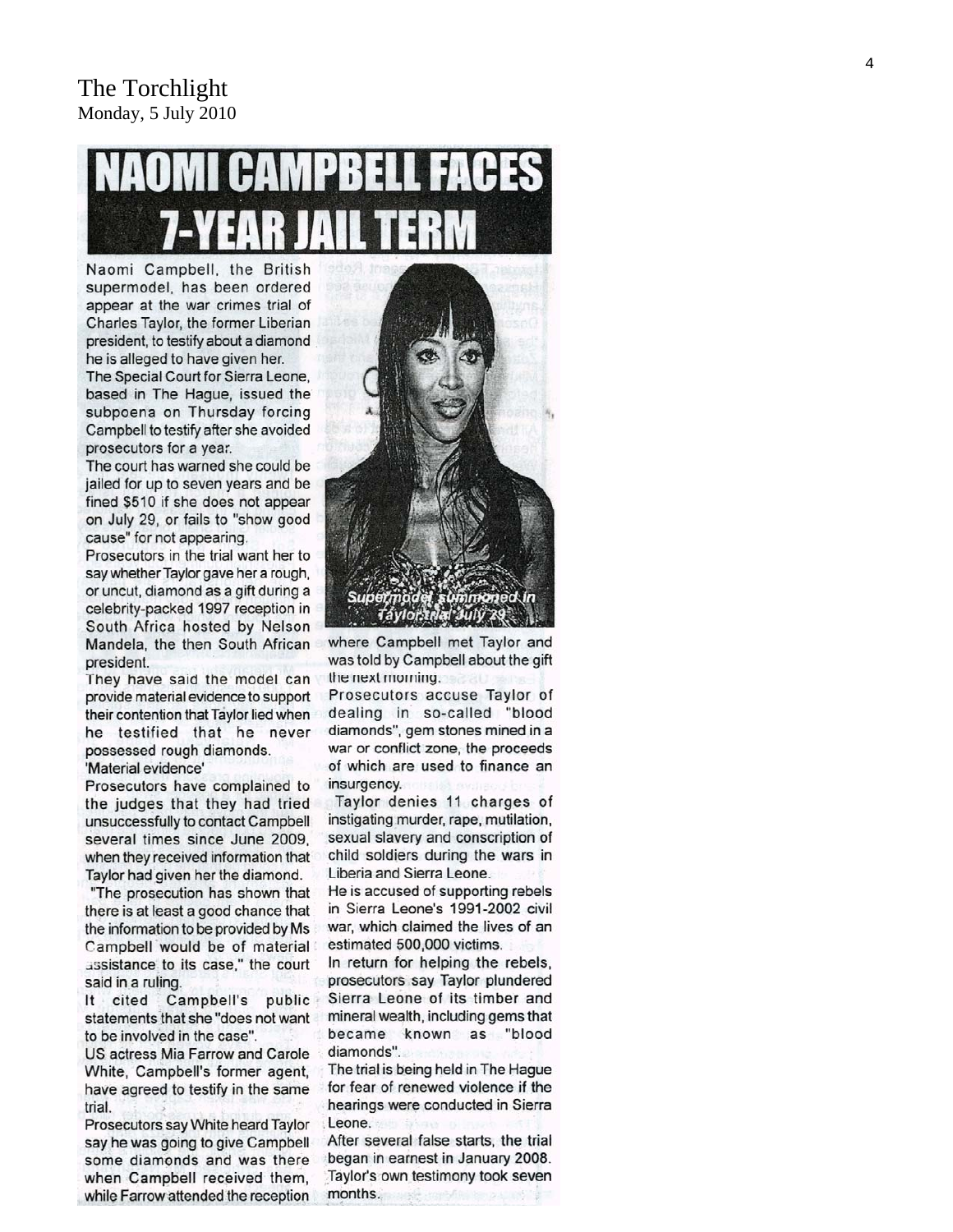# Diamondintelligence.com Monday, 5 July 2010

## **Naomi Campbell ordered to testify against Charles Taylor at UN-backed court**

Judges at the United Nations-backed Special Court for Sierra Leone (SCSL) in Sierra Leone have ordered British supermodel Naomi Campbell to give evidence later this month in the ongoing trial of former Liberian President Charles Taylor about allegedly receiving a blood diamond from him.

A subpoena was issued for Campbell to appear at the end of this month in The Hague, where the ongoing trial of Mr. Taylor is taking place, reports the UN News Service.

Taylor faces 11 charges of war crimes and crimes against humanity in his role of fueling the extended civil war in Sierra Leone while he served as president of neighboring Liberia.

Three judges of the SCSL's trial chamber, in announcing the subpoena, said they were responding to a request from prosecutors for Campbell to testify, which may help tie the former warlord to using rough diamonds for personal enrichment and for arms purchases for the Revolutionary United Front (RUF) rebels in Sierra Leone.

The prosecution reportedly wants to ask Campbell about allegations that she was given rough diamonds as a gift from Taylor while both attended a private dinner at the home of the former South African president Nelson Mandela in 1997. Campbell previously declined to voluntarily testify in the trial and has consistently declined to publicly talk about the case, telling prosecutors that she was concerned for her safety, sources say.

Taylor has pleaded not guilty to the multiple charges against him, which include pillage, slavery for forced marriage purposes, collective punishment and the recruitment and use of child soldiers. The charges relate to his alleged support for two rebel groups in Sierra Leone - the Armed Forces Revolutionary Council and the Revolutionary United Front.

The Prosecution opened their case against Taylor in June 2007 but Taylor boycotted the proceedings and dismissed his legal team. The trial was adjourned until new counsel could be assigned.

The Prosecution opened witness testimony in January 2008 and formally closed their case in February 2009 after having presented testimony from 91 witnesses. The Defense opened their case in July 2009. Sources say that the Prosecution has asked the court to allow it to reopen its case to present witnesses.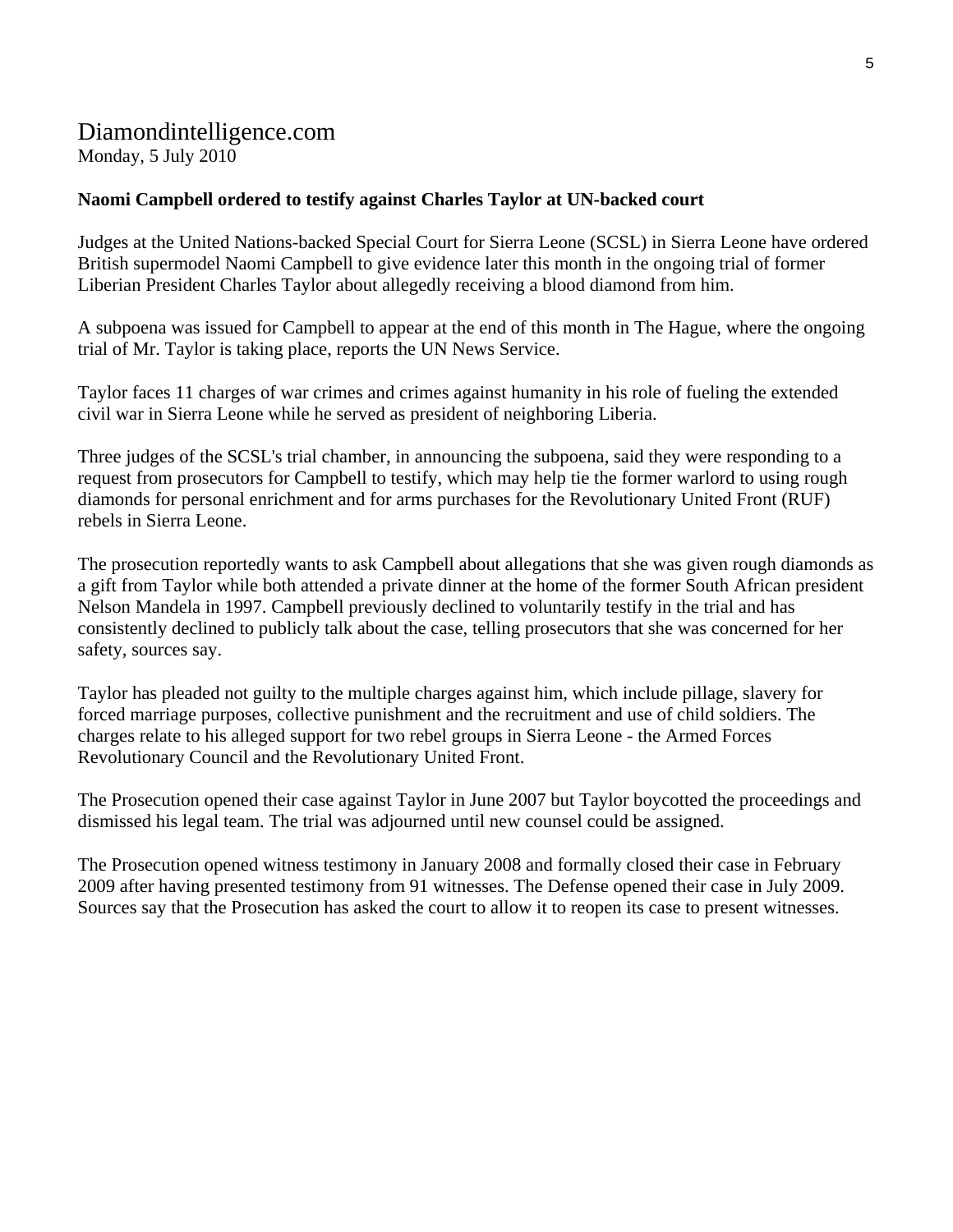

United Nations Mission in Liberia (UNMIL)

# **UNMIL Public Information Office Media Summary 1 July 2010**

*[The media summaries and press clips do not necessarily represent the views of UNMIL.]* 

# **UN News in Liberia**

#### **UNMIL Accused of Violations, But…**

**[The Monitor]** 

- The United Nations Mission in Liberia (UNMIL) has been accused of carrying out several violations and going with impunity.
- A source of the Bureau of Maritime Affairs said despite the Status of Forces Agreement signed between the Liberian government and UNMIL in 2007, the peacekeepers have been involved into several wilful violations and abuses.
- At the same time, international maritime experts say, the failure by UNMIL to declare the consignment of arms and ammunition onboard the vessel is tantamount to the violation of international maritime laws.
- But UNMIL has vehemently rejected the claim.
- UNMIL Chief of Public Information George Somerwill said the ship was loaded with the full acquiescence of the United Nations Movement Control based in New York.
- Mr. Somerwill clarified that the Karachi-bound MV Agean Glory ship which left Monrovia 12 May 2010 was heading for three countries, Bangladesh, India and Pakistan to deliver equipment and vehicles.
- The UNMIL Public Information boss said the equipment and vehicles were expected to be delivered in the three countries as a result of the earlier drawdown plan by UNMIL troops.
- He said it was agreed as part of the UN peacekeeping operation procedure that those equipment and vehicle be returned to those countries and governments.

# **Local News on Liberian issues**

#### **President Sirleaf Unveils Government Next Major Priority - After US\$4.9 Debt Cancellation**  [The Informer]

- President Ellen Johnson Sirleaf says her administration's next challenge following Tuesday's historic debt cancellation by the World Bank and the IMF remains the restoration of infrastructure particularly roads.
- "Right now we are very concerned about our primary roads…We have to try to pave them…that's our major challenge now as a government," President declared Wednesday during a live phone-in talk show broadcast on major radio stations in Monrovia, including UNMIL Radio which covers the country.
- President Sirleaf said should the government take any loan (now or later) it would fully use it for infrastructure development of which the country and people are in dire need.
- Making special emphasis on road, the Liberian leader said her administration was very concerned about major feeder roads including the Gbarnga - Voinjama and the Fish Town - Harper routes.

#### **President Sirleaf Receives Nimba Land Dispute Report**

[The Analyst, Daily Observer]

- The Musa Bility Commission has submitted its report to President Ellen Johnson Sirleaf with a call that it serves as the beginning of the solution to the Nimba land dispute.
- Submitting the report, Mr. Bility said the commission refused to look for rights and wrongs but to reconcile those involved in the land dispute.
- Mr. Bility said although the report may not satisfy everyone, he asked that it serves as the beginning of solution to the long running land quarrel in Nimba County.
- He said a committee has already been set up to begin compensating people who are illegally occupying land in the county.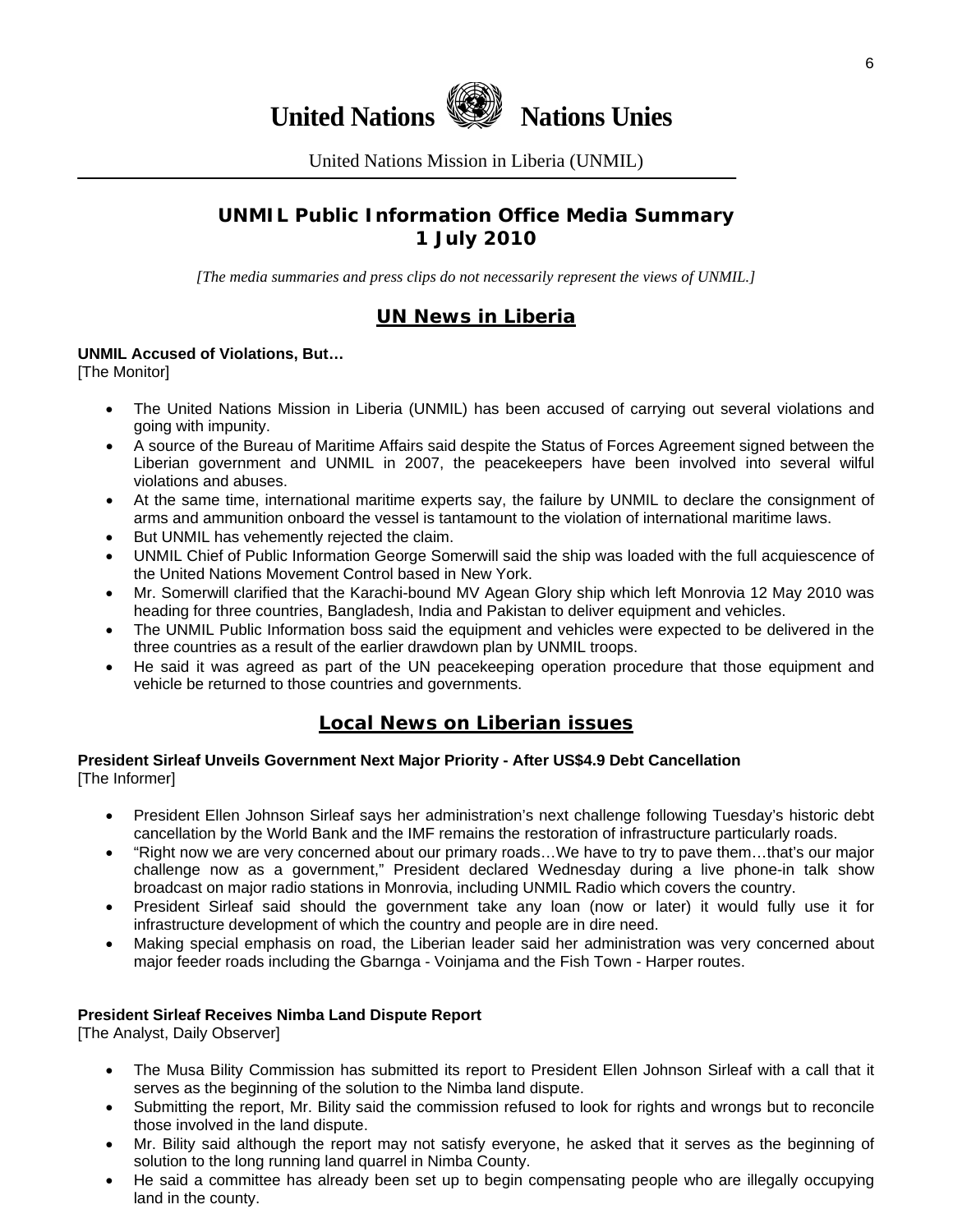- Receiving the report, President Sirleaf thanked members of the commission but said she would read the report before commenting further.
- President Sirleaf however appealed to those involved in the Nimba land dispute to accept the findings and cooperate so as to make the county peaceful.

#### **US Embassy Congratulates Liberia's HIPC Achievement**

[The News, Heritage, The Analyst, Daily Observer, New Democrat, Front Page Africa, The Informer]

- The US Embassy near Monrovia has issued a statement congratulating the Liberian government for reaching the HIPC Completion Point.
- The statement said the achievement demonstrates the Liberian government's commitment to responsible management of public resources.
- It said the accomplishment also shows government's accountability of how Liberian's tax dollars are spent.
- According to the release, over the last two years, the Finance Ministry streamlined the budget process and revenue collection.
- The American Embassy however advised the government to take a cautious approach to debt management when borrowing to fund infrastructure projects.
- It called on all Liberians to ensure that their government maintains the positive momentum of reforms that encourages transparency and responsible spending.

#### **Global Witness Welcomes Liberian Debt Relief, But Wants HIPC Audits Implemented**

[Heritage, The News, The New republic, The Analyst, Front Page Africa, The Informer]

- The international rights group, Global Witness says it welcomes decision on Liberian debt relief, but warns that better financial controls are needed to prevent corruption.
- In a press release, Global Witness reiterates that Tuesday's decision by the World Bank to grant debt relief to Liberia under the Heavily Indebted Poor Countries Initiative (HIPC) is welcomed, but points out that more need to be done to prevent corruption in post-conflict Liberia.
- Against this backdrop, the campaign group calls on the Liberian government to promote better financial governance by implementing the recommendations of audits carried out as part of the HIPC process.
- The rights group recalls that five key ministries were audited by the General Auditing Commission as a requirement under HIPC, including the Ministry of Lands, Mines and Energy, stressing reforms in the latter are particularly important to ensure accountability and transparency in the mining sector.

#### **Swedish Delegation Arrives in Liberia**

[Front Page Africa]

- A five-man delegation from the Swedish International Development Agency (SIDA) is in the country to monitor ongoing road projects in Bong and Lofa Counties.
- The feeder road projects which started in October 2009 are jointly implemented by SIDA and government through the Public Works Ministry.
- According to a Public Works Ministry release, the projects target specific areas in the two counties.
- SIDA and government started the 16 kilometres road rehabilitation between Salayea and Makesu which is almost completed.
- The release said other roads include the 24.5 kilometres from Voinjama to Barkedu and the Tinsue road in Lofa County.
- Public Works Minister Samuel Woods urged the visiting partners to extend their institutional capacity building to the ministry.
- For his part, the head of the delegation, Mr. Anders Kreitz promised to look into the additional capacity building needs requested by the Public Works Ministry.

#### **Taylor's "Blood Diamond" Case Opens Soon, Supermodel Ordered to Testify**

[The Monitor, Heritage, Daily Observer, Front Page Africa, The Inquirer]

- British supermodel Naomi Campbell has lost the fight against a potential subpoena to testify in former Liberian president Charles Taylor's war crimes trial in The Netherlands.
- The war crimes court has ruled that the supermodel can be called to testify in a case in which Taylor had also sought to prevent prosecutors' bid to reopen the "blood diamond" case against him.
- Prosecutors for the UN-backed court for Sierra Leone have filed a motion calling for the Brit to testify about uncut diamonds Taylor allegedly gave her as a gift in a dinner hosted in South Africa by former president Nelson Mandela in 1997.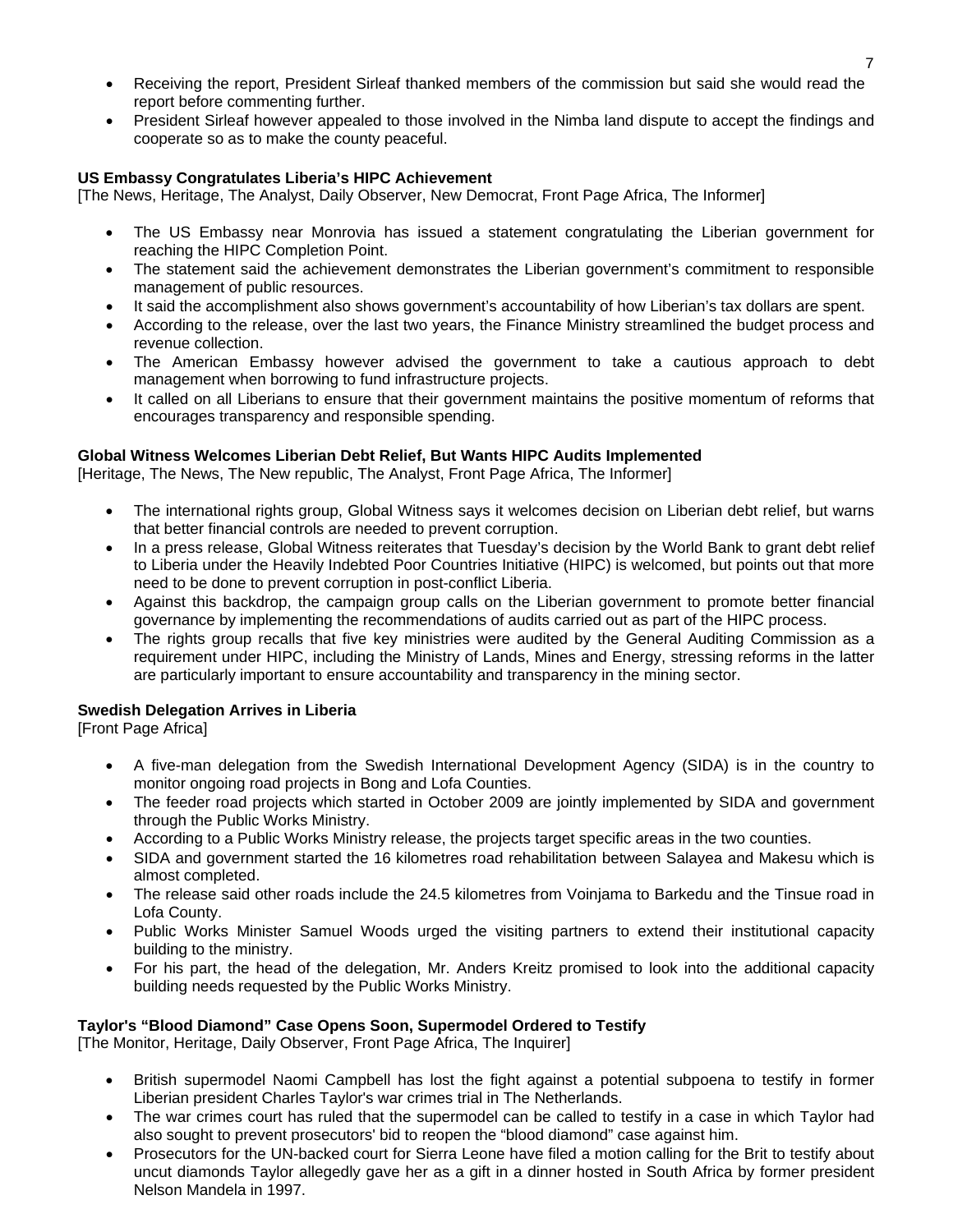- Campbell who feared for her safety if she appeared had insisted that she won't have much to give prosecutors if they insisted on calling her as a witness, saying Taylor was just a guest at the party she attended.
- Prosecutors said she was given a "blood diamond" by Mr. Taylor in 1997 at Nelson Mandela's house in South Africa.

#### **Police Brainstorm on Human Resource Development Today**

[The Monitor, Heritage]

- A three-day human resource development workshop organized by the Liberia National Police (LNP) gets underway today, Thursday in Monrovia.
- According to an LNP release, the workshop, which brings together 50 participants mostly police officers, will include regional, zones and depots commanders as well as administrative staff of the LNP.
- The workshop is geared toward identifying the gabs and confronting the human resource challenges faced by the police.

#### **Logging Halted in River Cess - As Elephants Roam**

[Daily Observer]

- Logging activities in River Cess County have been halted by threats of elephant attacks on facilities belonging to logging companies.
- According to the County Inspector Sims Gantor, the elephant threat was due to the failure of logging companies to implement social agreement signed between citizens of the town and the companies.
- Mr. Gantor said some elders in Yappa Central River Cess, expressed dissatisfaction over the refusal of logging companies to implement the social contract agreement that was signed prior to logging operations in the county.
- He said one elephant started the violent demonstration against the logging companies, but now there are about eight elephants that are carrying out the demonstration there.

#### **Norway Approves US\$29 Million for Liberia's Recovery Programme**

[The Inquirer]

- The Counsellor of the Royal Norwegian Embassy based in Monrovia, Mr. Thorvald Boye says his government has approved US\$29 million for Liberia's recovery process.
- Mr. Boye said US\$20 million has already been approved for the rehabilitation of the Liberia Electricity Corporation (LEC) in a bid to restore electricity to Monrovia and its environs in five years time.
- He said a Canadian firm, MANITOBA Hydro is gearing up to send five expatriates to commence the LEC rehabilitation work.

#### **Six Bangladeshi Out on L\$60,000 Bond**

[New Democrat]

- Six Bangladeshis under indictment by the State for human smuggling and human trafficking have been released on a bond of LD\$60,000 at Criminal Court 'D' pending trial.
- The men were indicted in May this year for violating Section 10.2 of the human smuggling and trafficking law of Liberia.
- Defense lawyers, David W. Woah and Abrahim B. Sillah, Sr. filed a criminal appearance bond at Criminal Court 'D' to seek release of their clients pending assignment of the case.
- The indicted Bangladeshis released on bail are: Zahir Babor, M. A. Al, Mamun Asmot Dalal, Amit K. Sas Amul, Kalam Azad and Rayham Mozumber.

#### **L\$348,000 Worth of Marijuana Burnt in Nimba**

[Daily Observer]

- The Drug Enforcement Agency (DEA) has burned 158 kilograms of marijuana in Nimba County.
- Nimba County DEA Director Col. Julius Kanuba said the drug which was arrested at various check points is valued at LD\$348,000.
- He said in order to curtail the sale and trafficking of harmful drugs in the country it will require the collaboration of the public by informing the DEA of hideouts of people possessing illegal drugs.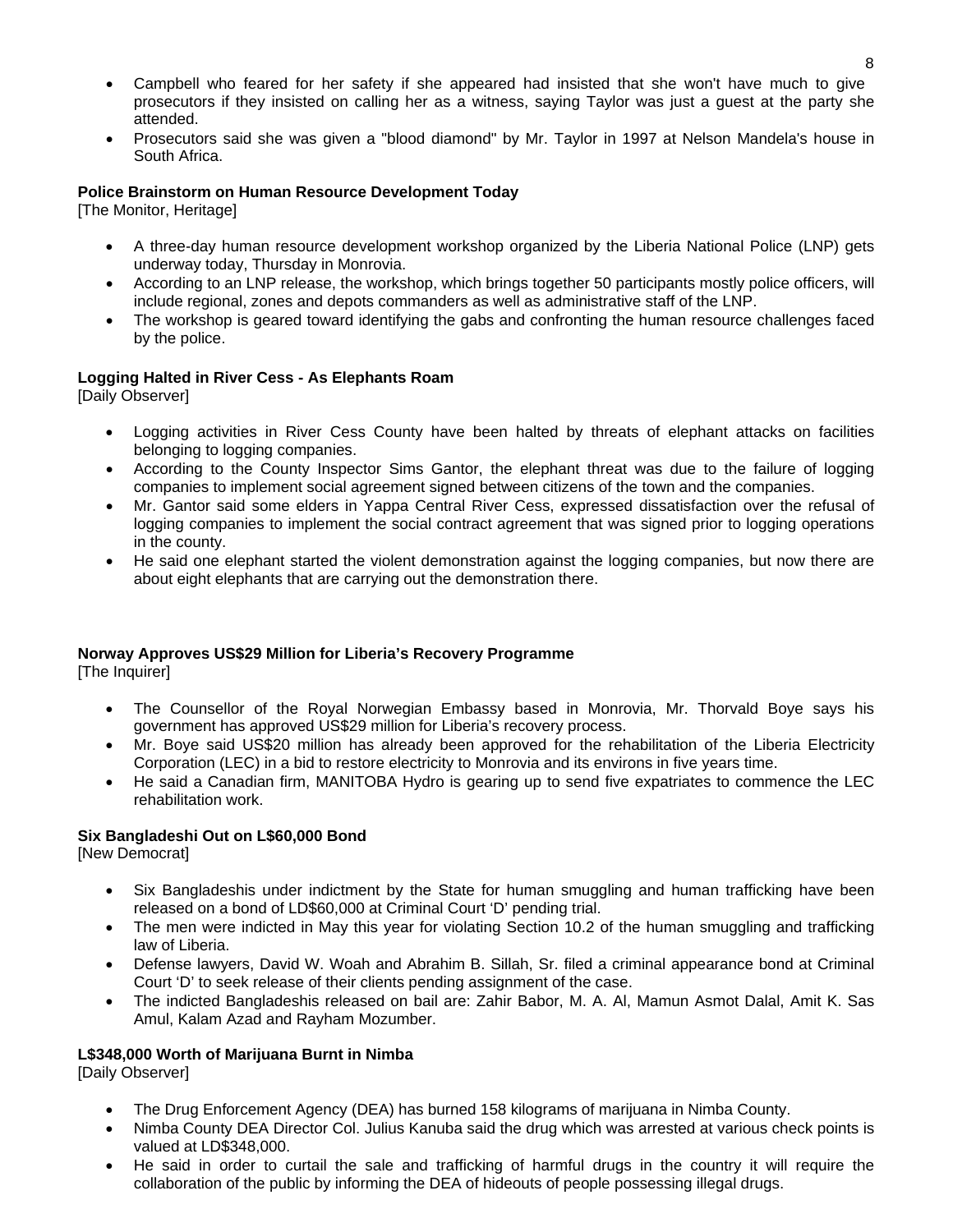# **Star Radio** *(News monitored today at 09:00 am)*

#### **President Sirleaf Receives Nimba Land Dispute Report**

*(Also reported Truth FM, Sky FM, and ELBC)* 

#### **President Sirleaf Launches LMI's Multi-media Tech**

- President Ellen Johnson Sirleaf has launched the Liberia Media Initiative (LMI) expressing apology for the absence of legislators at the programme.
- President Sirleaf who served as the key launcher, said the lawmakers were absent because of what she called pressing national engagements.
- The Liberian leader said government was willing to support any initiative that would inform the citizenry of the progress and challenges of the country.
- Speaking earlier, LMI Executive Director John Kollie said the priority of the institution is to promote democracy.
- During the programme, President Sirleaf cut the ribbon to Studio Democracy a new initiative by the LMI.

#### **Lawmaker still wants to be President**

- Presidential hopeful, Bong County Senator Franklin Siakor says discussions have begun in Monrovia with key political actors to win the 2011 Presidential election.
- Senator Siakor said he has already met with the political leader of the Liberty Party, Cllr. Charles Brumskine and Professor Dew Mayson of the Democratic Alliance to find a common ground.
- The Bong County lawmaker said he is determined to be Liberia's next president and believes the God that brought him this far will not let him down.
- Senator Siakor promised he will not be like Jonah in the Bible who was sent on a mission but betrayed the confidence reposed in him.
- He spoke to newsmen following an interactive discussion with students of the AME University on Camp Johnson Road in Monrovia.

#### **Nimba Lawmaker Pleased with 'Clearance' for TRC Indictees**

- Nimba County Senator and presidential aspirant Prince Johnson has welcomed clarification by the national Elections Commission (NEC) that Truth and Reconciliation Commission (TRC) indictees are not ban from contesting in 2011.
- Senator Johnson said he was very pleased by the clarification from NEC Chairman James Fromayan.
- A June 23 release quoted NEC as saying there is no legal instrument to ban Liberians indicted by the TRC report from taking part in the 2011 elections.
- However, in his reaction, Senator Johnson who is listed as one of the notorious perpetrators of the war in the TRC report said he would not rejoice by the clarification by NEC.
- Meanwhile, Senator Johnson has praised the International Centre for Transitional Justice for fairly scrutinizing the TRC report.
- In his words, the group observed that the TRC report lacks evidence and there was a need for the accused to be given due process in line with the law.

#### **US Embassy Congratulates Liberia's HIPC Achievement**

#### **EU Contributes Over US\$8 Million to Liberian Budget**

- The European Union has provided more than US\$8 million to the Liberian government as budget support for fiscal year 2009/2010.
- According to a Finance Ministry release, the money was credited to the Liberian government's account on 28 June 2010.
- It said this also means an increase in the current budget that is before the National Legislature.

#### **Swedish Delegation Arrives in Liberia**

#### **E-Jee Sirleaf Team Ends Production of Witnesses**

- The defense has ended the production of witnesses in the E-Jee Sirleaf economic sabotage case.
- Defense counsels did so with the production of a call log from the Lone Star Communications Corporation.
- The document is believed to contain calls from Mr. Charles Sirleaf to the Passawe brothers and calls from them to Mr. Sirleaf.
- Mars Jusu and Richard Passawe, as well as Gbotee Peabody are on trial for dubiously planning the transfer of over US\$1 million.
- The money was transferred from the Central Bank of Liberia to EcoBank in 2009.
- But the men claimed the entire scheme was designed by Mr. Charles Sirleaf, son of President of Ellen Johnson Sirleaf.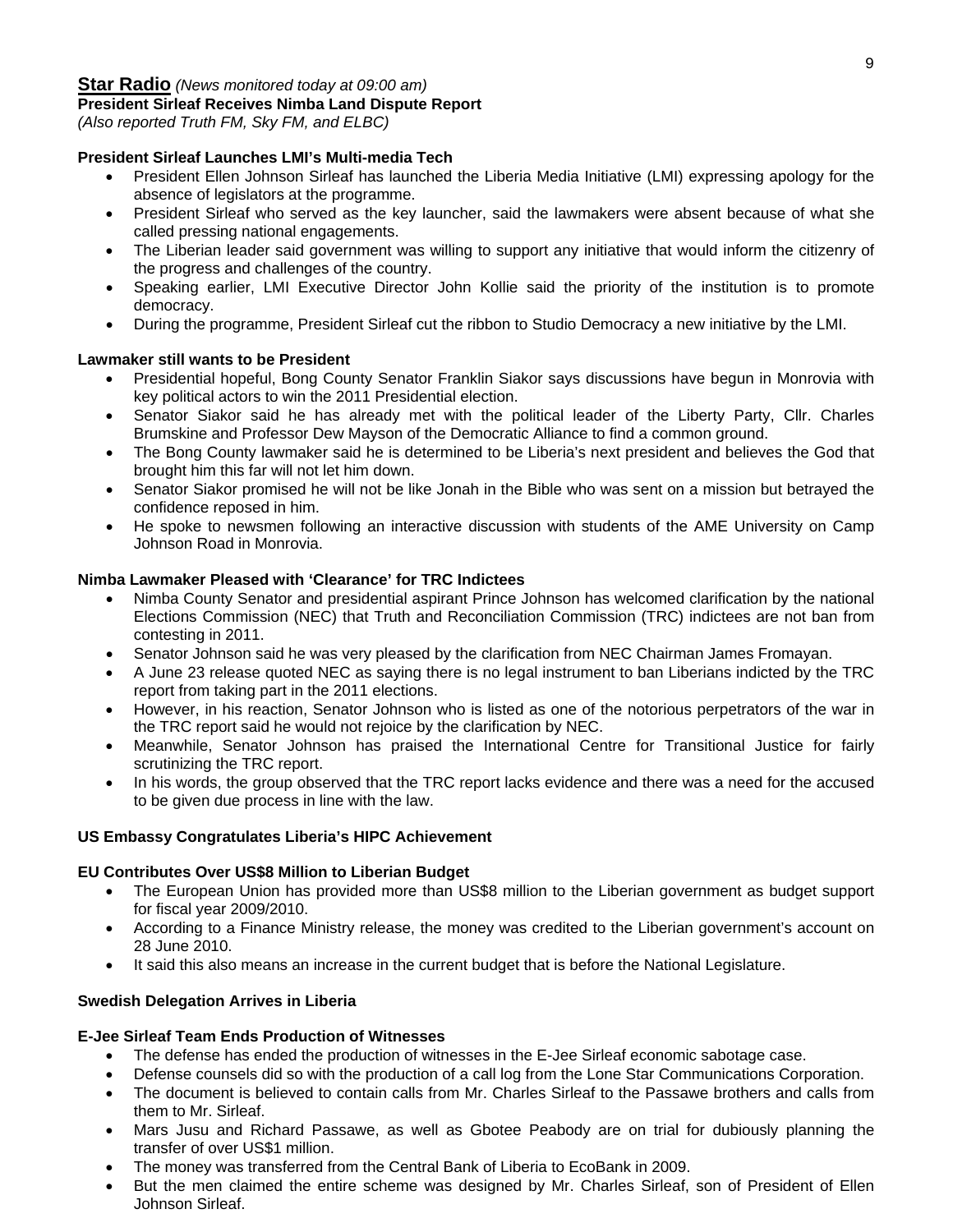#### **Harper Shipwreck Survival Explains Ordeal**

- One of the survivals on the MV Havea which capsized off the shores of Harper in Maryland County has given startling revelations on what transpired at sea.
- Prince Toe, chief security on the MV Havea said the vessel departed the Free Port under normal conditions until it encountered rough seas near Sinoe.
- Prince said the vessel managed to overcome the turbulent waves near Sinoe County until the ship entered the Port of Harper where it threw anchor.
- He said the sea later turned rough with water entering the vessel from everywhere.
- According to Toe, the chaotic situation on the vessel forced the captain to dispose of the mattresses on board to be use as lifesaving objects.

#### **Suspended Police Commandant Warns**

- Suspended Police Training Commandant James Hallowanger has warned against undermining constituted authorities in the building of the new Liberia.
- Mr. Hallowanger said Liberia will be a success story for the whole of Africa if Liberians put aside gossips and petit jealousy that could further divide the country.
- The suspended police commandant believes Liberia remains the common national denominator and all must work together to achieve the desired goal.
- Mr. Hallowanger observed certain public officials were in the habit of lying on their colleagues through the office of the president to dispossess them of their jobs.
- The suspended police boss spoke to newsmen when he served as keynote speaker at the Grace Baptist Elementary and Junior High school in Barnesville, Montserrado County Sunday.

# **International Clip on Liberia**

#### **U.N. Official: Miscues Led to Kolkata Ship Debacle blogs.wsj.com**

A ship carrying 500 tons of weapons, much of which was destined for Pakistan, ended up in Indian waters off the coast of Kolkata as a result of "inadequate communication" by the ship's captain and United Nations authorities with the Indian government, according to a U.N. official. The vessel, the Aegean Glory, was transporting military cargo used in a U.N. peacekeeping mission in Liberia back to the countries that sent it, Pakistan, Bangladesh and Nepal. The U.N. hired a private contractor, France's Daher Group, to carry the materials, which included rocket launchers, anti-aircraft guns, explosives and military vehicles. But India detained the ship last week because it wasn't aware it was a peacekeeping vessel and wasn't given a manifesto documenting the cargo that was headed to Pakistan. The U.N. official said the incident was partly the fault of the ship's captain, who didn't follow the original plan for unloading goods in the countries. "A unilateral decision to alter the route was taken without consultation of the U.N. – thus arriving in Bangladesh first and then proceeding to India (Kolkata). This resulted in the Pakistani cargo still being on board of the ship upon arrival in India (contrary to the original plan)," the official said.

#### **MSF hands over Liberian hospitals www.news24.com**

Medical charity Medecins Sans Frontiers on Wednesday handed over control of its last two hospitals in Liberia to the health ministry, which still faces key challenges after a brutal civil war. "Liberia was devastated by 14 years of brutal civil war, with its health system in ruins by its end," Liberia's head of mission for MSF Dhammika Perera, said in a statement, announcing the handover. "We remain in the country, but after two decades, it is an important milestone for us and symbolic of how far Liberia has come in providing healthcare to its people again," Perera said. MSF has been slowly handing over its emergency projects and hospitals since the war ended seven years ago and is now stepping away from its two free hospitals in the capital, Benson Hospital and Island Hospital, which treat more than 20,000 women and children a year. Liberia has only 100 doctors for a population of 3.6 million, and just over 250 children's hospital beds in the capital Monrovia, which is home to more than one million. Medical care is often out of reach for people living in rural areas due to lack of roads and transport and the under-five mortality rate is 235 per 1,000 births, according to the World Health Organisation (WHO).

# **International Clips on West Africa**

#### **Guinea**

**ECOWAS Urges Calm as Vote Counting in Guinea is Extended www1.voanews.com**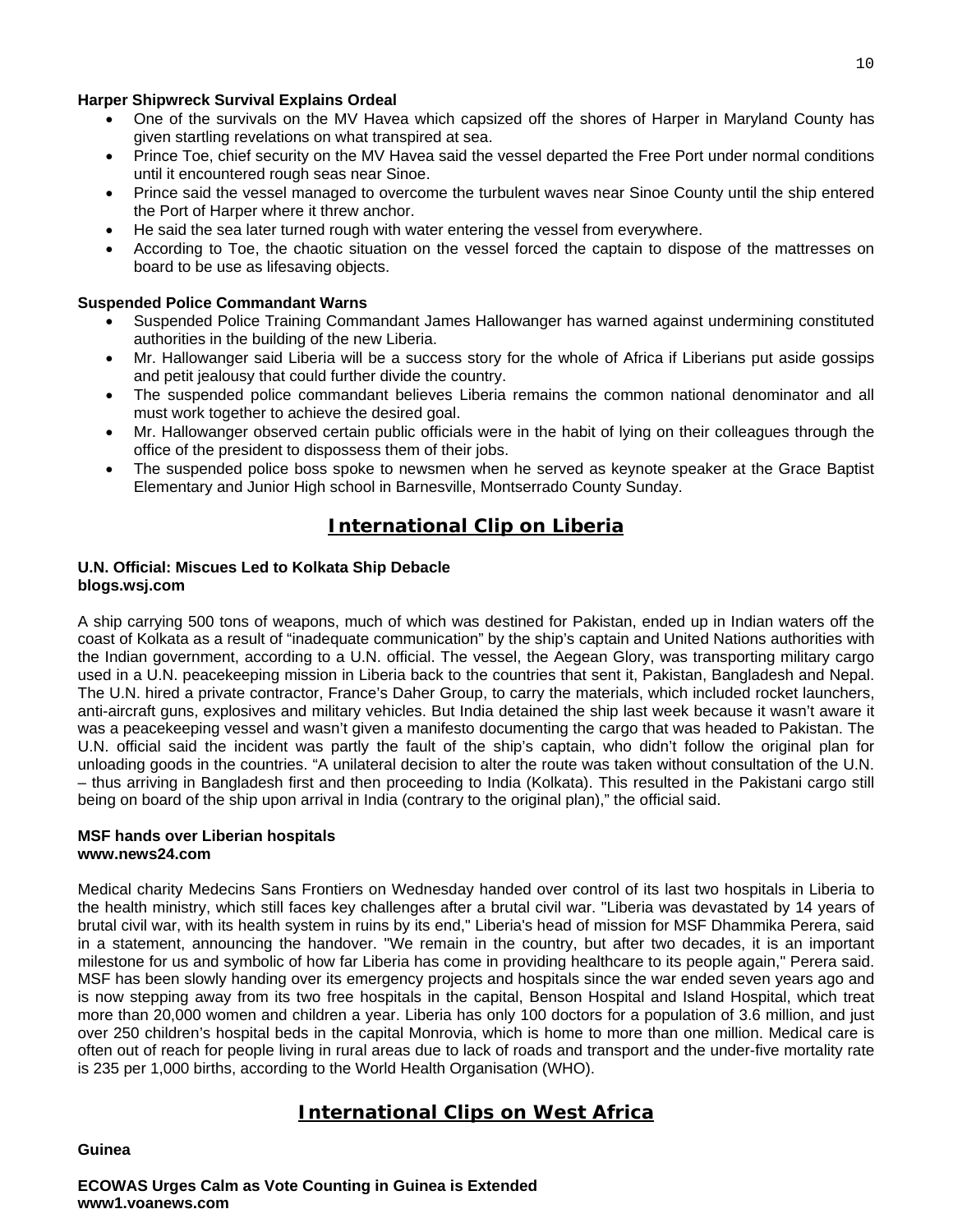The political director of the Economic Community of West African States (ECOWAS) has called for calm following heightened tensions in Guinea after the electoral commission extended the deadline to announce provisional results of the 27th June elections. Abdel Fatau-Musah said the regional body has confidence in the integrity of the chairman and the leadership of Guinea's Independent Electoral Commission (CENI). "What is compounding the issue is that all the major candidates, who feel that they must be the ones leading, are becoming jittery and their supporters are jittery. Their leaders are also insinuating that the delay being caused is an excuse to defraud the electoral process. So, there is a lot of tension in the streets," he said. Under Guinea's constitution, the electoral body was required to announce provisional results of last Sunday's election within 72 hours, which expired late Wednesday.

#### **Concerns Raised About Irregularities in Guinea's Presidential Poll www1.voanews.com**

Candidates, civil society leaders and some observers in Guinea have voiced concern about irregularities in Sunday's presidential poll. A spokesman for the electoral commission reassured Guineans Tuesday of the commission's commitment to transparency and said "no results would be manipulated." Candidates and observers, however, have raised concerns that logistical challenges and procedural flaws on Election Day could have undermined what many hoped would be Guinea's first free and fair presidential election since independence in 1958. An official from the party of Cellou Dallein Diallo, the frontrunner among the 24 presidential hopefuls, said Tuesday that certain delays in publishing results and other irregularities in Conakry could call into question the credibility of the vote. Guinea's National Council of Civil Society Organizations said it noted attempts at voter fraud in several polling stations, including voters trying to vote multiple times or in multiple polling stations, as well as people trying to vote with voter cards that were not their own or had been falsified. Council spokesman Bori Diallo said, too, that technical and organizational shortages were noticed, including a misunderstanding of voting procedures and how to use voting material, as well as the late openings of polling stations due to procedural misunderstandings or delays in receiving voting materials.

#### **OIC boss commends peaceful polls in Guinea www.apanews.net**

The Secretary General of the Organization of the Islamic Conference, Professor Ekmeleddin Ihsanoglu has commended the people of Guinea for the maturity and sense of responsibility displayed during the 27 June presidential election. In a statement copied to APA Wednesday, Prof. Ihsanoglu described the event as historic, expressing satisfaction with the enthusiasm of the voters who exercised their civic responsibility in an orderly and peaceful atmosphere. The OIC boss therefore appealed to all stakeholders to accept and respect the outcome of this democratic contest. He finally appealed to the OIC member states to continue to extend their assistance to Guinea especially to the incoming democratically elected government in order to improve the economic condition of its people and to strengthen national unity. Guineans voted Sunday to choose their first truly democratically elected president since Guinea gained independence in 1958.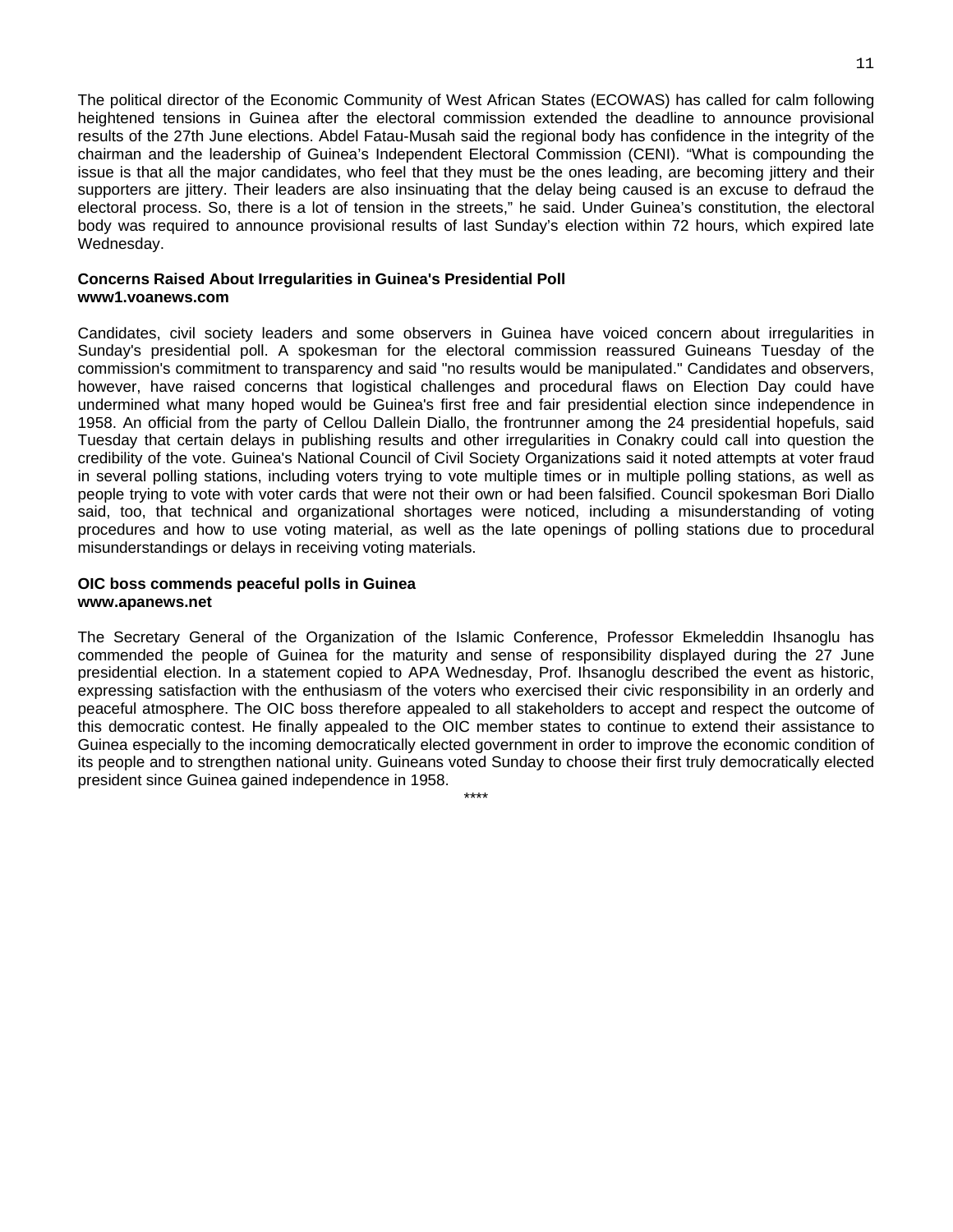The Citizen Saturday, 3 July 2010

# **Court sentences businessman to 25- years-term over genocide**

By The Citizen Correspondent, Arusha

The International Criminal Tribunal for Rwanda (ICTR) Wednesday sentenced the 75-year old former Rwandan businessman, Mr Yusuf Munyakazi to 25 years imprisonment after being found guilty of genocide and crimes against humanity (extermination).

Handing down the verdict, Cameroonian Judge Florence Rita Arrey said Mr Munyakazi, was liable for 'committing' killings of approximately 5,000 Tutsis who took refugee at Shangi Parish, and another group of Tutsis resided at Mibilizi Church in Cyangugu District, South West Rwanda on April 29 and 30, 1994.

"The trial chamber has found that Mr Munyakazi was the leader of these attacks, and that he arrived with two vehicles carrying group of Interahamwe from outside the Shangi and Mibilizi areas," Judge Arrey affirmed.

She further stated: "The trial chamber has, therefore concluded beyond reasonable doubts that Mr Munyakazi facilitated the transportation of Bugarama Interahamwe to the two crimes cites." Mr Munyakazi is a native of Bugarama Commune in Cyangugu District.

"The Chamber sentences Mr Munyakazi to a single sentence of 25 years of imprisonment," concluded Judge Arrey.

However, the court did not find Mr Munyakazi guilty of the attacks, which took place at Nyamasheke Parish in Kagano Commune, because the prosecution had failed to prove his involvement beyond reasonable doubts.

Tanzanian lead defence Counsel for Mr Munyakazi, Prof Jwani Mwaikusa told Hirondelle News Agency immediately after the verdict that he would appeal against the judgment.

The Ugandan senior prosecution Counsel, Mr Richard Karegyesa said he was happy with the conviction, but thought it was light considering the nature of offences.

"I am not in a position to say whether we will appeal or not until we get a written judgment," Mr Karegyesa said.

Mr Munyakazi, the father of 13 children with two wives, was arrested in May 2004 in eastern Democratic Republic of Congo (DRC) where he lived as an Imam under the name of Mzee Mandevu (literally meaning 'the bearded old man'). His trial started on April 22, 2009.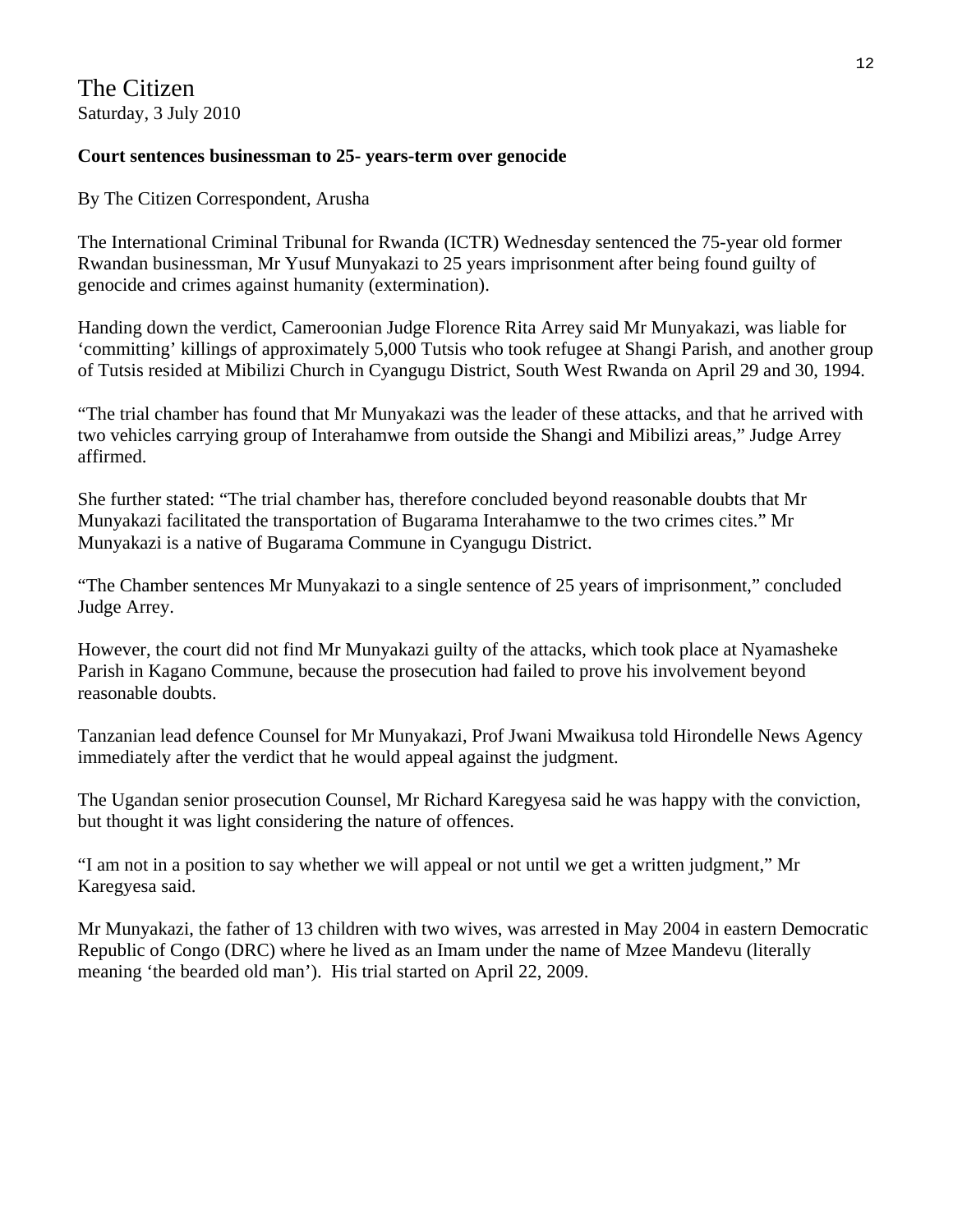# Agence France Presse

Sunday, 4 July 2010

# **Rwanda genocide suspect transferred to UN tribunal**

ARUSHA, Tanzania — Jean-Bosco Uwinkindi, the Rwandan genocide suspect arrested on Wednesday in Uganda, has been transferred to the UN tribunal in Arusha, Tanzania, an official said on Sunday.

"He arrived on Friday late in the day. He will appear before a judge very shortly," International Criminal Tribunal for Rwanda spokesman Roland Amoussouga told AFP.

Uwinkindi, born in 1951, is a pentecostal pastor.

In 2001 he was indicted by the UN-backed ICTR for genocide, conspiracy to commit genocide and extermination as a crime against humanity.

Until his arrest in western Uganda on Wednesday, Uwinkindi was among 11 suspects still at large and wanted by the ICTR, based in Tanzania's northern town of Arusha.

The US State Department had offered a reward of 5 million dollars for information leading to his arrest.

The charge sheet says Uwinkindi was based at the pentecostal church in Kayenzi in Kanzenze commune east of the capital Kigali at the time of the genocide, from April to July 1994.

He is accused of having brought militia to kill Tutsis in Kanzenze and of sheltering Tutsi women and children in his church then ordering for them to be killed.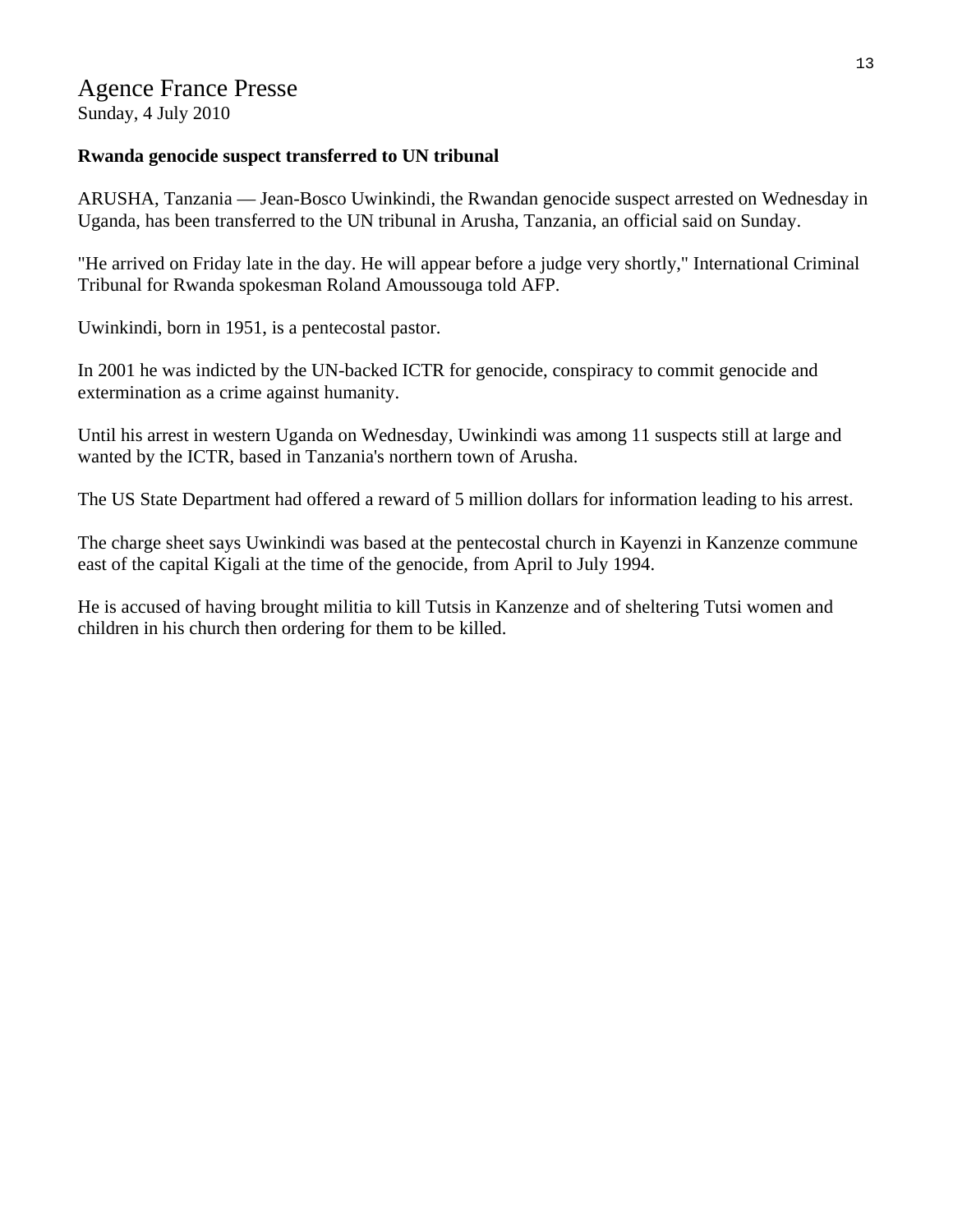# **Japan injects \$2.25 mil for budget shortfall of Khmer Rouge trial**

The Japanese government on Friday injected an additional \$2.25 million to cover costs of the ongoing U.N.-backed Cambodian war crimes court. The latest injection was made at the request of Cambodia, which said 294 local staffers of the Extraordinary Chambers in the Courts of Cambodia have not been paid for two and a half months.

Japanese Ambassador to Cambodia Masafumi Kuroki said the contribution will cover the shortfall of the national component of the ECCC operational costs from mid-April to September 2010. Kuroki said the Japanese government attaches importance to the Khmer Rouge tribunal for the main purposes of ''preventing the recurrence of atrocities committed during the Khmer Rouge regime, delivering justice to the victims and strengthening the rule of law in Cambodia.''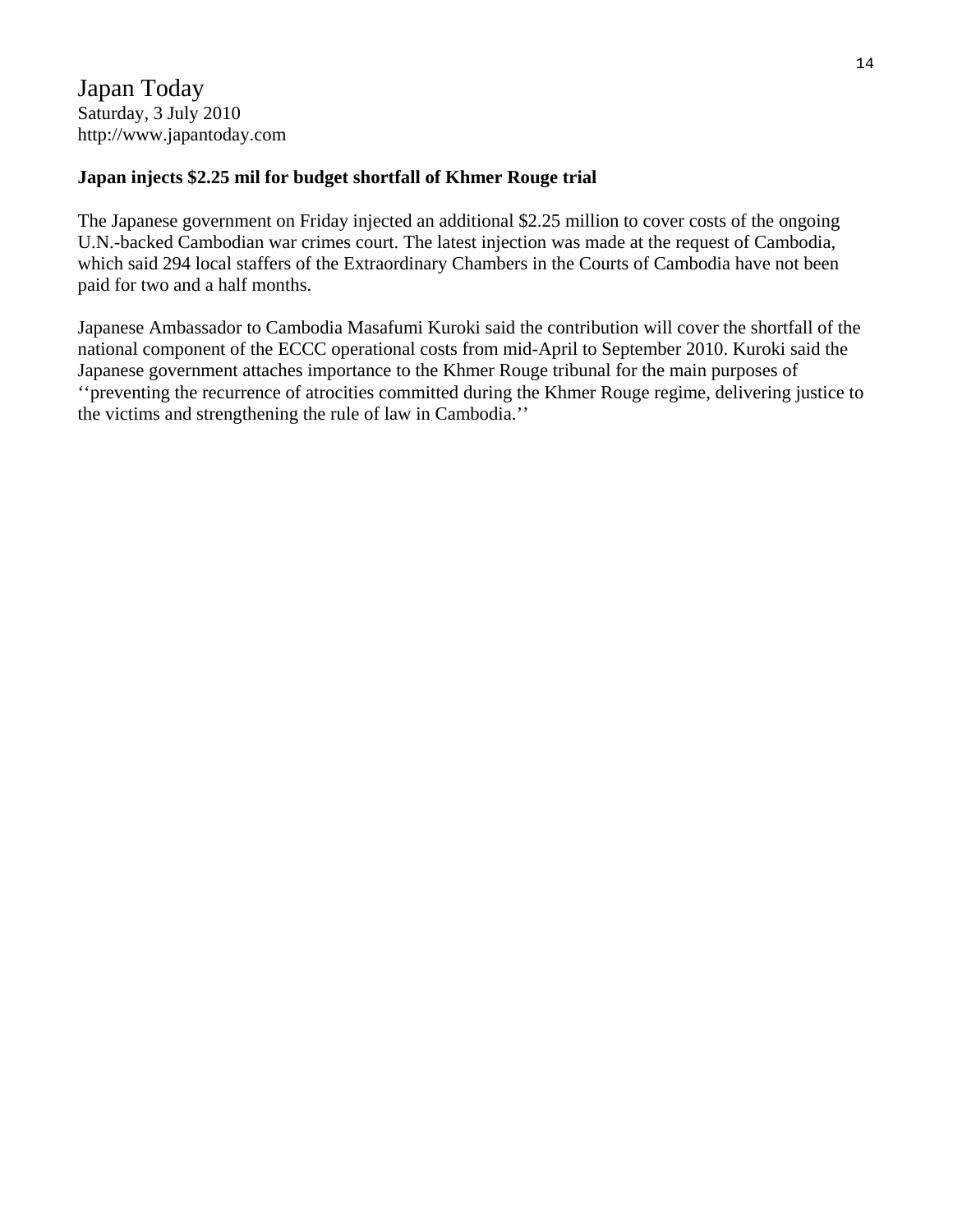# The Express Tribune Sunday, 4 July 2010

[http://tribune.com](http://tribune.com/) 

## **Crime and punishment**

By [Tayyab Siddiqui](http://tribune.com.pk/author/936/tayyab-siddiqui/) 



# *The writer is a former ambassador (tayyab.siddiqi@tribune.com.pk)*

The reverberations of Israel's act of piracy and brutality against the Freedom Flotilla on May 31st remain in the air. Waves of condemnation continue across the globe and Israel has shown no signs of remorse. There is an increasing outcry that Israel should not be let off. The UN Security Council's condemnation was followed by one at the G8 Summit. The Turkish prime minister has made a clarion call to the international community: "It is

time to say 'enough'. Israel should be punished for its unacceptable behaviour."

International NGOs, such as Amnesty International, Human Rights Watch and UN agencies, are in agreement that Israel has committed war crimes, crimes against humanity and genocide in their treatment of Palestinians. These voices are gaining momentum, with the demands that those accused of such inhuman policies and behaviour must stand trial and be punished. The Nuremberg trials after World War II created precedence for international justice to come into play. They inspired international laws on such crimes. The Convention Against Torture was adopted in 1975 and the Convention Against War Crimes and Crimes Against Humanity was signed in Rome in 1998. These conventions and increasing acts of war crimes in Yugoslavia and Rwanda led to the establishment of the International Criminal Court (ICC) in July 1998, endorsed by 112 nations.

These developments have encouraged an emergence of strong feelings that those responsible for such acts should be brought before the bar of law. In October 1998, General Augusto Pinochet, former dictator of Chile, was detained by Scotland Yard while admitted in a hospital in London. The arrest order was made at the request of a Spanish judge on a petition filed by a Chilean woman accusing him of crimes against humanity. After protracted negotiations, Pinochet was allowed to go back home. A London court in December last year issued warrants of arrest against a former foreign minister of Israel, Tzipi Livni, for her role in the killings of 1,400 Palestinians by the IDF in Gaza in January 2008. Livni cancelled her UK visit to escape arrest.

This issuance of an arrest warrant against an Israeli minister was not the first such instance. In September 2009, a British court was approached to have Ehud Barak, Israel's defence minister, arrested for war crimes. Barak was in the UK to address a Labour party meeting, but escaped arrest when he cut short the visit. The 1998 Criminal Justice Act gives British courts universal jurisdiction in cases of war crimes. This provision was invoked for arrest of Barak on behalf of 16 Palestinians, survivors of the Sabra-Shatila camps.

These instances have greatly disturbed Israeli leaders. Tel Aviv has asked the British government to "end this absurdity." The UK has promised a review and reform of the concept of universal jurisdiction. In recent years, courts in Norway and Sweden have also taken such initiatives but due to some legal lacunae, could not follow through. The Arab League and the Organisation of Islamic Conference (OIC) have miserably failed over the years in playing an effective role on behalf of the besieged Palestinians. I suggest that the OIC, through its secretarygeneral, explore the possibility and options available for legal action in European courts, as done in the cases referred to above. The initiative, regardless of the outcome, would serve a notice on Israel that there is no longer any immunity or impunity for its inhuman policies. Let this be the starting point.